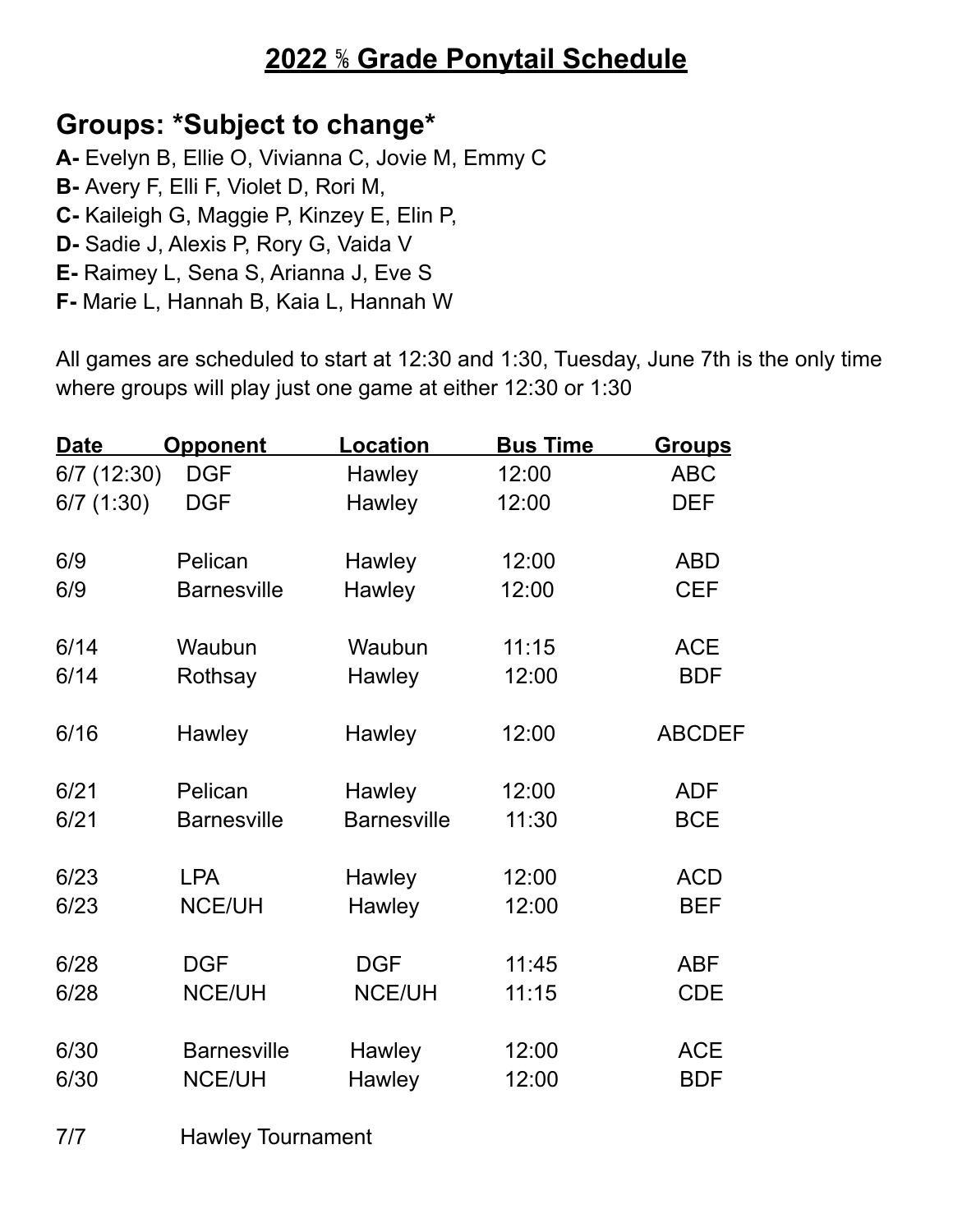\*\*Practices are on Mondays and Wednesdays from 12:30 - 2:00

\*\*Week of 4th of July- No practice or games Monday or Tuesday, we will practice on Wednesday, July 6th and tournament on Thursday, July 7th

\*\*Games, practices, and bus times are subject to change due to weather, coach availability, bus driver availability, field availability, changes to opponents schedules, etc. **To keep you up to date please join our group on the app- Remind: School Communication**

#### **\*\*To join you can text the message @hawleypt to the phone number 81010**

Thank you for your participation this summer. Many of our coaches are also high school athletes who strive to give your child the best experience possible. Your patience with them and their individual game schedules is greatly appreciated as they are doing their very best to keep you informed of weather cancellations/changes to the schedule.

Any immediate questions or concerns can be directed to Coach Lyngaas' school email address [jlyngaas@hawley.k12.mn.us](mailto:jlyngaas@hawley.k12.mn.us) or cell phone 218-234-9867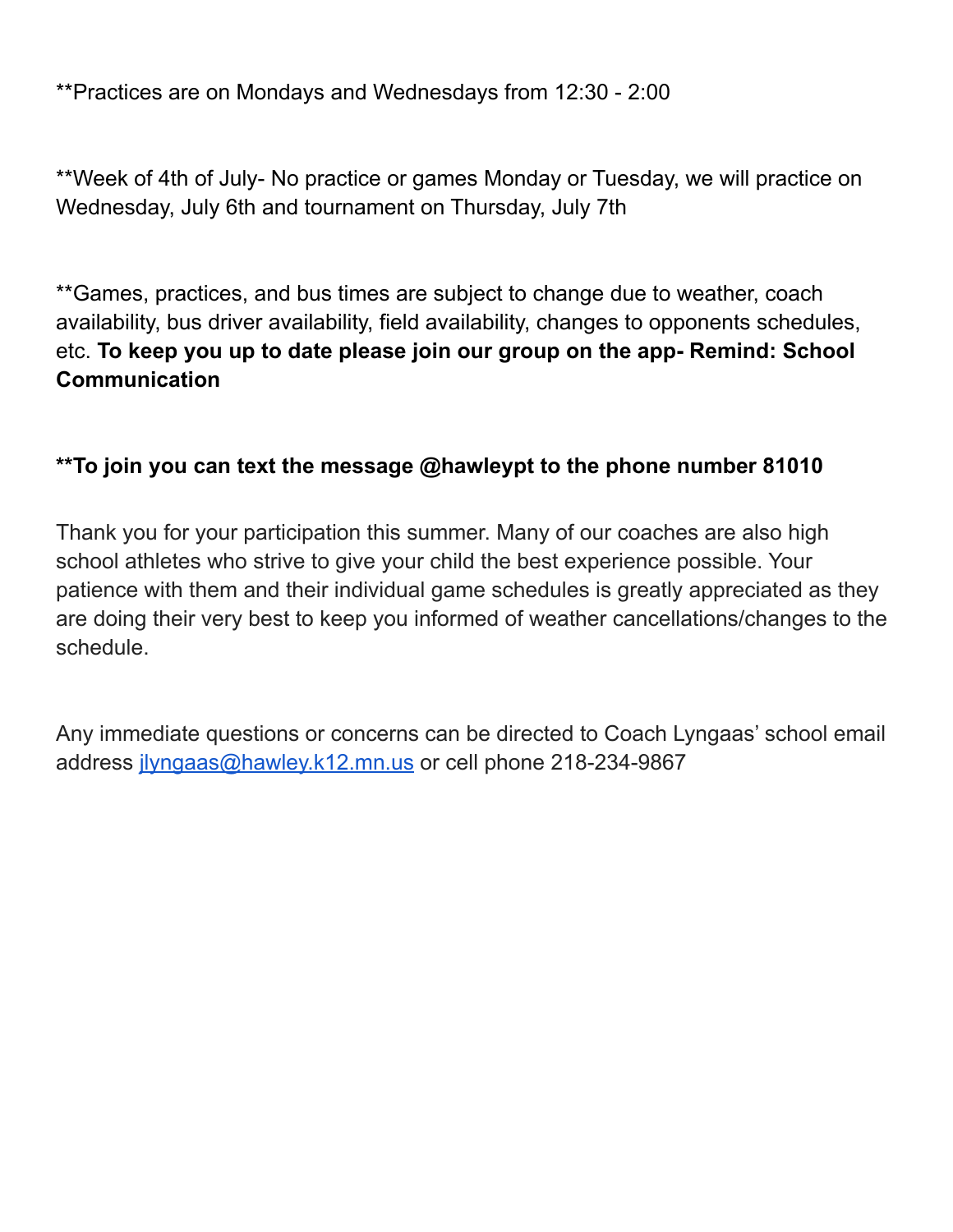# **2022 ¾ Grade Ponytail Schedule**

### **Groups: \*May change after the first week\***

- **A-** Brileigh A,, Harper O, Callie S, Sienna M, Ariahna R
- **B-** Reese A, Ella L, Rylee A, Kenna L, Nora S
- **C-** Josie B, Ingrid O, Naomi O, Harper S, Landry E, Kinley R
- **D-** Haydyn B, Olivia P, Quinn A, Brynn P, Gracie S
- **E-** Ava C, Presley P, Ava A, Elise R, Daphne S, Adley U
- **F-** Addison G, Stella R, Amelia V, Harper J, Gabby S

All games are schedule to start at 12:30 and 1:30

| Date | <b>Opponent</b>    | <b>Location</b> | <b>Bus Time</b> | <b>Groups</b> |
|------|--------------------|-----------------|-----------------|---------------|
| 6/7  | <b>DGF</b>         | <b>DGF</b>      | 11:45           | <b>ABC</b>    |
| 6/7  | <b>DGF</b>         | <b>Hawley</b>   | 12:00           | <b>DEF</b>    |
|      |                    |                 |                 |               |
| 6/9  | Pelican            | Hawley          | 12:00           | <b>ABD</b>    |
| 6/9  | <b>Barnesville</b> | Hawley          | 12:00           | <b>CEF</b>    |
| 6/14 | Waubun             | Waubun          | 11:15           | <b>ACE</b>    |
| 6/14 | Ada                | Ada             | 11:15           | <b>BDF</b>    |
| 6/16 | Hawley             | Hawley          | 12:00           | <b>ABCDEF</b> |
| 6/21 | Pelican            | Hawley          | 12:00           | <b>ADF</b>    |
| 6/21 | <b>NCE/UH</b>      | Hawley          | 12:00           | <b>BCE</b>    |
| 6/23 | <b>LPA</b>         | Hawley          | 12:00           | <b>ACD</b>    |
| 6/23 | <b>NCE/UH</b>      | Hawley          | 12:00           | <b>BEF</b>    |
| 6/28 | <b>DGF</b>         | <b>DGF</b>      | 11:45           | <b>ABF</b>    |
| 6/28 | <b>NCE/UH</b>      | <b>NCE/UH</b>   | 11:15           | <b>CDE</b>    |
|      |                    |                 |                 |               |
| 6/30 | <b>Barnesville</b> | Hawley          | 12:00           | <b>ACE</b>    |
| 6/30 | <b>NCE/UH</b>      | <b>Hawley</b>   | 12:00           | <b>BDF</b>    |

7/7 Hawley Tournament